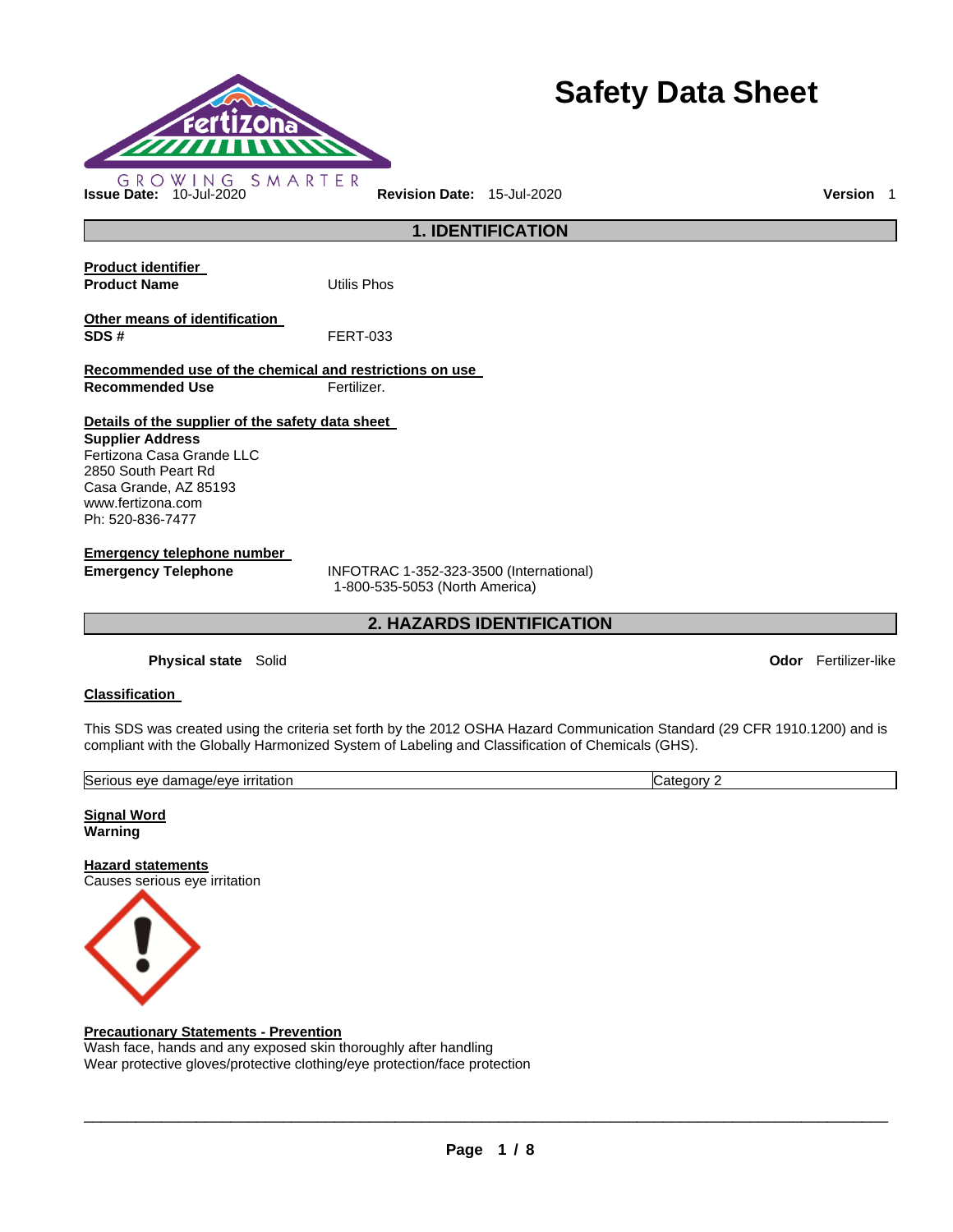### **Precautionary Statements - Response**

IF IN EYES: Rinse cautiously with water for several minutes. Remove contact lenses, if present and easy to do. Continue rinsing If eye irritation persists: Get medical advice/attention

\_\_\_\_\_\_\_\_\_\_\_\_\_\_\_\_\_\_\_\_\_\_\_\_\_\_\_\_\_\_\_\_\_\_\_\_\_\_\_\_\_\_\_\_\_\_\_\_\_\_\_\_\_\_\_\_\_\_\_\_\_\_\_\_\_\_\_\_\_\_\_\_\_\_\_\_\_\_\_\_\_\_\_\_\_\_\_\_\_\_\_\_\_

# **Other hazards**

Harmful to aquatic life with long lasting effects

# **3. COMPOSITION/INFORMATION ON INGREDIENTS**

Please also refer to subsequent sections of this SDS for additional information regarding the components of this product.

**Chemical Nature**  Please see products label.

| Chemical<br>name           | <b>CAS No</b>        | Weight-% |
|----------------------------|----------------------|----------|
| Phosphate<br>Mono-ammonium | $22 - 76 -$<br>7700. | 85-95    |
| Citric Acid                | 7-92-9               | -        |

\*\*If Chemical Name/CAS No is "proprietary" and/or Weight-% is listed as a range, the specific chemical identity and/or percentage of composition has been withheld as a trade secret.\*\*

# **4. FIRST AID MEASURES**

### **Description of first aid measures**

| <b>General Advice</b>                                                      | Provide this SDS to medical personnel for treatment.                                                                                                                                          |  |
|----------------------------------------------------------------------------|-----------------------------------------------------------------------------------------------------------------------------------------------------------------------------------------------|--|
| <b>Eye Contact</b>                                                         | Rinse cautiously with water for several minutes. Remove contact lenses, if present and<br>easy to do. Continue rinsing. If eye irritation persists: Get medical advice/attention.             |  |
| <b>Skin Contact</b>                                                        | Wash with plenty of water. Take off contaminated clothing. Wash contaminated clothing<br>before reuse. If skin irritation persists, call a physician.                                         |  |
| <b>Inhalation</b>                                                          | Remove exposed individual(s) to fresh air for 20 minutes. Consult a physician/poison center<br>if individual's condition declines or if symptoms persist.                                     |  |
| Ingestion                                                                  | Rinse mouth. Do NOT induce vomiting. Drink 1 or 2 glasses of water. Never give anything<br>by mouth to an unconscious person. Call a poison center or doctor/physician if you feel<br>unwell. |  |
|                                                                            | Most important symptoms and effects, both acute and delayed                                                                                                                                   |  |
| <b>Symptoms</b>                                                            | Causes serious eye irritation. May cause skin irritation. May cause nausea, vomiting,<br>stomach ache, and diarrhea.                                                                          |  |
| Indication of any immediate medical attention and special treatment needed |                                                                                                                                                                                               |  |

**Notes to Physician**  Treat symptomatically.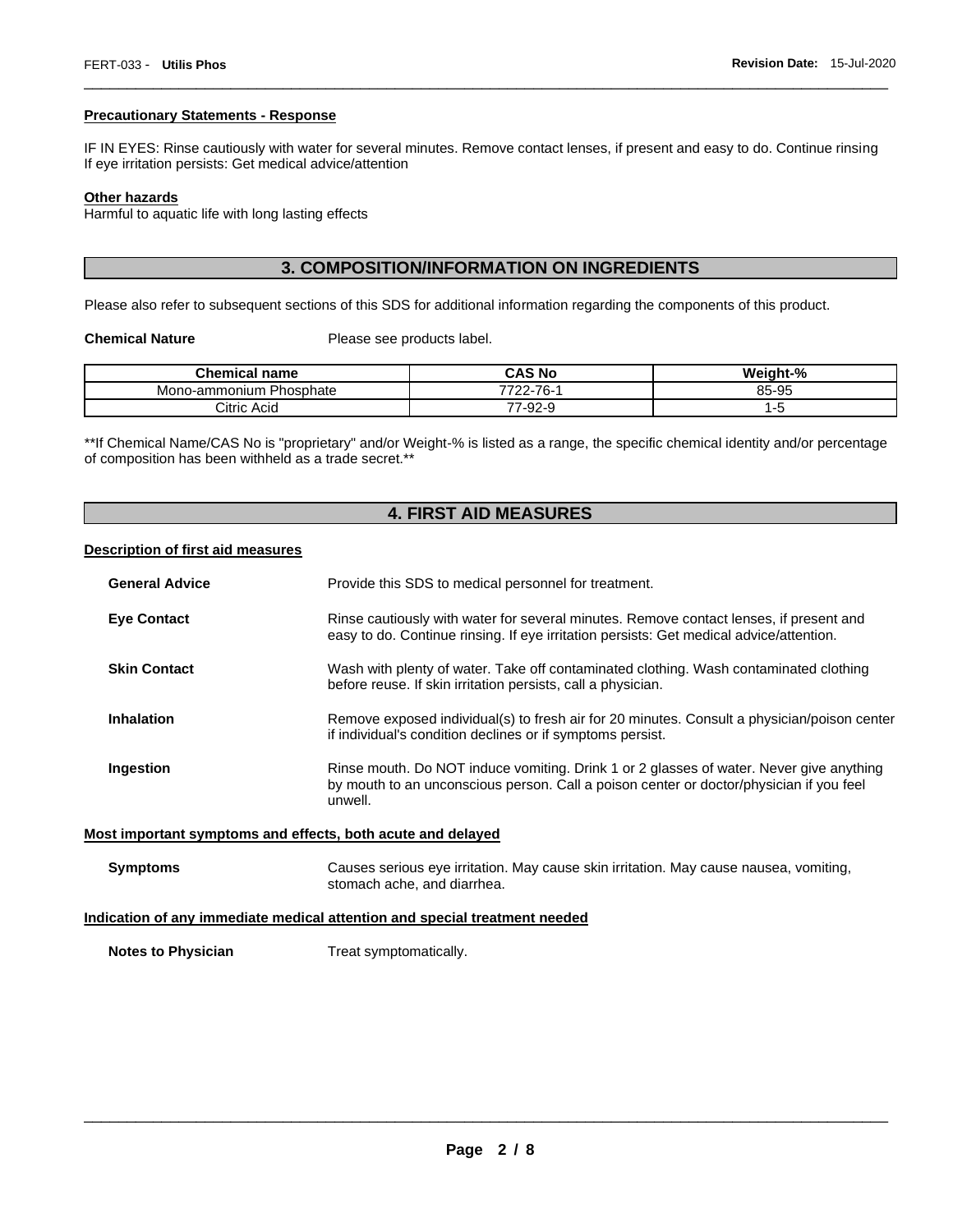# \_\_\_\_\_\_\_\_\_\_\_\_\_\_\_\_\_\_\_\_\_\_\_\_\_\_\_\_\_\_\_\_\_\_\_\_\_\_\_\_\_\_\_\_\_\_\_\_\_\_\_\_\_\_\_\_\_\_\_\_\_\_\_\_\_\_\_\_\_\_\_\_\_\_\_\_\_\_\_\_\_\_\_\_\_\_\_\_\_\_\_\_\_ **5. FIRE-FIGHTING MEASURES**

### **Suitable Extinguishing Media**

Use extinguishing measures that are appropriate to local circumstances and the surrounding environment.

### **Unsuitable Extinguishing Media** Not determined.

# **Specific Hazards Arising from the Chemical**

Product is not flammable.

**Hazardous combustion products** Carbon oxides.

### **Protective equipment and precautions for firefighters**

As in any fire, wear self-contained breathing apparatus pressure-demand, MSHA/NIOSH (approved or equivalent) and full protective gear.

# **6. ACCIDENTAL RELEASE MEASURES**

#### **Personal precautions, protective equipment and emergency procedures**

| <b>Personal Precautions</b>                          | Wear protective clothing as described in Section 8 of this safety data sheet. Ventilate area<br>of leak or spill.                                         |
|------------------------------------------------------|-----------------------------------------------------------------------------------------------------------------------------------------------------------|
| <b>Environmental precautions</b>                     |                                                                                                                                                           |
| <b>Environmental precautions</b>                     | Do not allow into any sewer, on the ground or into any body of water. See Section 12 for<br>additional Ecological Information.                            |
| Methods and material for containment and cleaning up |                                                                                                                                                           |
| <b>Methods for Containment</b>                       | Prevent further leakage or spillage if safe to do so.                                                                                                     |
| <b>Methods for Clean-Up</b>                          | Avoid creating dust. Reclaim where possible. Sweep up and shovel into suitable containers<br>for disposal. For waste disposal, see section 13 of the SDS. |

# **7. HANDLING AND STORAGE**

### **Precautions for safe handling**

**Advice on Safe Handling** Avoid generation of dust. Wear eye/face protection. Wear protective gloves/protective clothing. Do not eat, drink or smoke when using this product. Use personal protection recommended in Section 8. Wash face, hands and any exposed skin thoroughly after handling. Avoid breathing dusts. Use only in well ventilated areas. Observe precautions found on the label.

### **Conditions for safe storage, including any incompatibilities**

| <b>Storage Conditions</b>     | Keep containers tightly closed in a dry, cool and well-ventilated place. Keep in original<br>container. Store at temperatures above 32°F.                                           |
|-------------------------------|-------------------------------------------------------------------------------------------------------------------------------------------------------------------------------------|
| <b>Incompatible Materials</b> | Strong oxidizing agents. Strong acids. Strong bases. Do Not use this product with<br>ammonium thiosulfate, potassium thiosulfate or other high pH or high free ammonia<br>products. |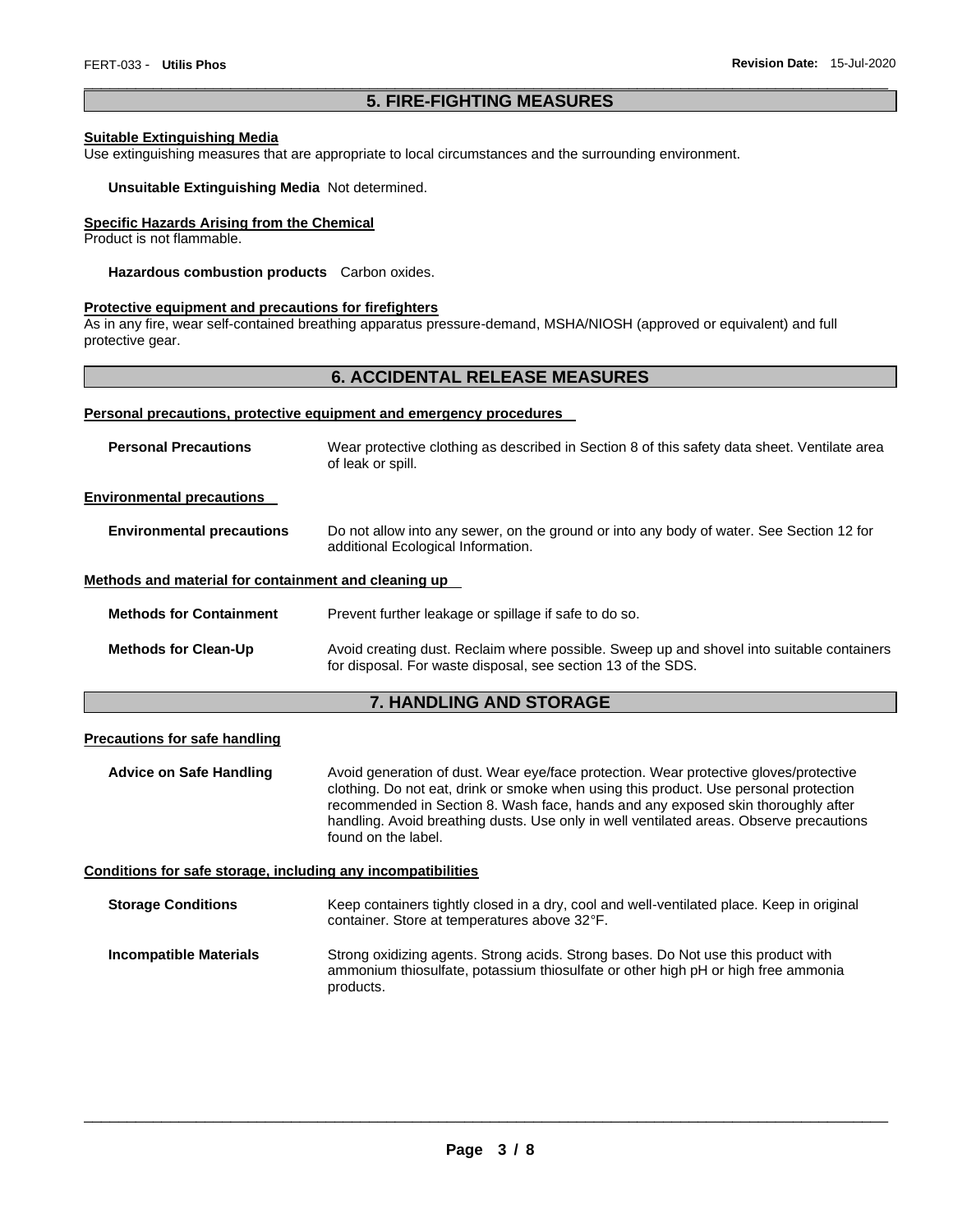# \_\_\_\_\_\_\_\_\_\_\_\_\_\_\_\_\_\_\_\_\_\_\_\_\_\_\_\_\_\_\_\_\_\_\_\_\_\_\_\_\_\_\_\_\_\_\_\_\_\_\_\_\_\_\_\_\_\_\_\_\_\_\_\_\_\_\_\_\_\_\_\_\_\_\_\_\_\_\_\_\_\_\_\_\_\_\_\_\_\_\_\_\_ **8. EXPOSURE CONTROLS/PERSONAL PROTECTION**

# **Exposure Guidelines**

| <b>Chemical name</b> | <b>ACGIH TLV</b> | <b>OSHA PEL</b>         | <b>NIOSH IDLH</b> |
|----------------------|------------------|-------------------------|-------------------|
| Citric Acid          |                  | m3 (Total)<br>15 mg $/$ |                   |
| 77-92-9              |                  |                         |                   |

# **Appropriate engineering controls**

| <b>Engineering Controls</b>                                                                                                                                                                                                                                                                                                    | Maintain eye wash fountain and quick-drench facilities in work area.                                                      |  |
|--------------------------------------------------------------------------------------------------------------------------------------------------------------------------------------------------------------------------------------------------------------------------------------------------------------------------------|---------------------------------------------------------------------------------------------------------------------------|--|
|                                                                                                                                                                                                                                                                                                                                | Individual protection measures, such as personal protective equipment                                                     |  |
| <b>Eye/Face Protection</b>                                                                                                                                                                                                                                                                                                     | Safety glasses as a minimum for protection. Refer to 29 CFR 1910.133 for eye and face<br>protection regulations.          |  |
| <b>Skin and Body Protection</b>                                                                                                                                                                                                                                                                                                | Wear protective gloves and protective clothing. Refer to 29 CFR 1910.138 for appropriate<br>skin and body protection.     |  |
| <b>Respiratory Protection</b>                                                                                                                                                                                                                                                                                                  | If necessary, wear a MSHA/NIOSH-approved respirator. Refer to 29 CFR 1910.134 for<br>respiratory protection requirements. |  |
| General Hygiene Considerations Avoid contact with skin, eyes and clothing. After handling this product, wash hands before<br>eating, drinking, or smoking. If contact occurs, remove contaminated clothing. If needed,<br>take first aid action shown on section 4 of this SDS. Launder contaminated clothing before<br>reuse. |                                                                                                                           |  |

# **9. PHYSICAL AND CHEMICAL PROPERTIES**

# **Information on basic physical and chemical properties**

| <b>Physical state</b><br>Appearance<br>Color                                                                                                                                                                                                                                                                                                                                                                                                                                                                                                                                            | Solid<br>Not determined<br>Not determined                                                                                                                                                                                                                                                                                         | Odor<br><b>Odor Threshold</b> | Fertilizer-like<br>Not determined |
|-----------------------------------------------------------------------------------------------------------------------------------------------------------------------------------------------------------------------------------------------------------------------------------------------------------------------------------------------------------------------------------------------------------------------------------------------------------------------------------------------------------------------------------------------------------------------------------------|-----------------------------------------------------------------------------------------------------------------------------------------------------------------------------------------------------------------------------------------------------------------------------------------------------------------------------------|-------------------------------|-----------------------------------|
| <b>Property</b><br>рH<br>Melting point / freezing point<br>Boiling point / boiling range<br><b>Flash point</b><br><b>Evaporation Rate</b><br><b>Flammability (Solid, Gas)</b><br><b>Flammability Limit in Air</b><br>Upper flammability or explosive<br>limits<br>Lower flammability or explosive<br>limits<br><b>Vapor Pressure</b><br><b>Vapor Density</b><br><b>Relative Density</b><br><b>Water Solubility</b><br>Solubility in other solvents<br><b>Partition Coefficient</b><br><b>Autoignition temperature</b><br><b>Decomposition temperature</b><br><b>Kinematic viscosity</b> | <b>Values</b><br>Not determined<br>Not determined<br>Not determined<br>Not determined<br>Not determined<br>Not determined<br>Not determined<br>Not determined<br>Not determined<br>Not determined<br>Not determined<br>Soluble in water<br>Not determined<br>Not determined<br>Not determined<br>Not determined<br>Not determined | Remarks • Method              |                                   |
| <b>Dynamic Viscosity</b><br><b>Explosive Properties</b><br><b>Oxidizing Properties</b>                                                                                                                                                                                                                                                                                                                                                                                                                                                                                                  | Not determined<br>Not determined<br>Not determined                                                                                                                                                                                                                                                                                |                               |                                   |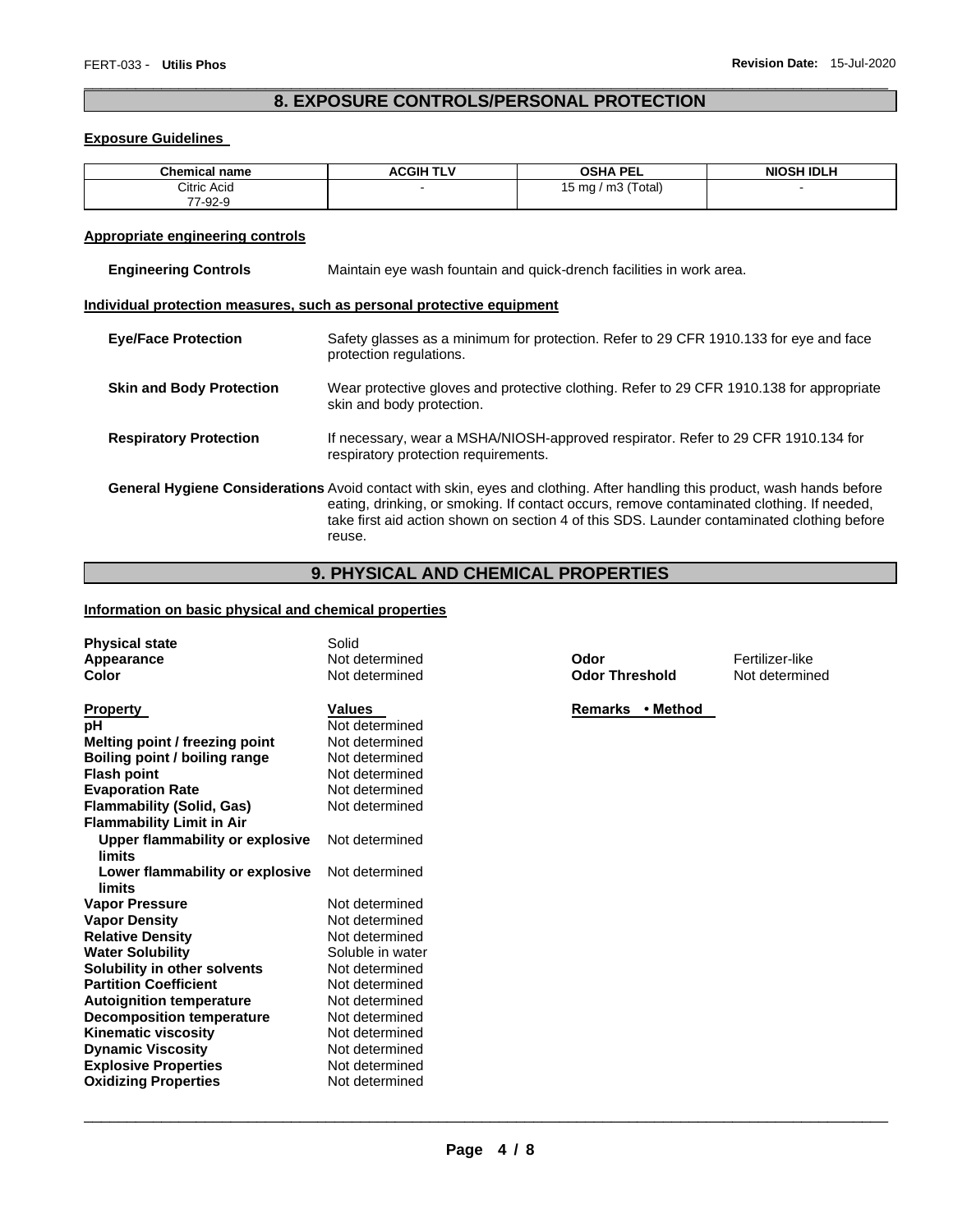# \_\_\_\_\_\_\_\_\_\_\_\_\_\_\_\_\_\_\_\_\_\_\_\_\_\_\_\_\_\_\_\_\_\_\_\_\_\_\_\_\_\_\_\_\_\_\_\_\_\_\_\_\_\_\_\_\_\_\_\_\_\_\_\_\_\_\_\_\_\_\_\_\_\_\_\_\_\_\_\_\_\_\_\_\_\_\_\_\_\_\_\_\_ **10. STABILITY AND REACTIVITY**

### **Reactivity**

Not reactive under normal conditions.

### **Chemical stability**

Stable under recommended storage conditions.

### **Possibility of hazardous reactions**

None under normal processing.

### **Conditions to Avoid**

Keep out of reach of children. Avoid generation of dust.

### **Incompatible materials**

Strong oxidizing agents. Strong acids. Strong bases. Do Not use this product with ammonium thiosulfate, potassium thiosulfate or other high pH or high free ammonia products.

### **Hazardous decomposition products**

None known based on information supplied.

# **11. TOXICOLOGICAL INFORMATION**

### **Information on likely routes of exposure**

| FIUUUUL IIIIUI IIIAUUII |                                                         |
|-------------------------|---------------------------------------------------------|
| <b>Eve Contact</b>      | Causes serious eye irritation.                          |
| <b>Skin Contact</b>     | Prolonged contact may cause redness and irritation.     |
| <b>Inhalation</b>       | May cause irritation if inhaled.                        |
| Ingestion               | May cause nausea, vomiting, stomach ache, and diarrhea. |

### **Component Information**

**Product Information** 

| <b>Chemical name</b>    | Oral LD50                        | Dermal LD50              | <b>Inhalation LC50</b> |
|-------------------------|----------------------------------|--------------------------|------------------------|
| Mono-ammonium Phosphate | (Rat)<br>= 5750 mg/kg            | (Rabbit)<br>> 7940 mg/kg |                        |
| 7722-76-1               |                                  |                          |                        |
| Citric Acid             | $(Rat) = 3 g/kg$<br>= 3000 mg/kg | (Rat)<br>> 2000 mg/kg    | -                      |
| 77-92-9                 | Rat <sup>'</sup>                 |                          |                        |

### **Symptoms related to the physical, chemical and toxicological characteristics**

**Symptoms** Please see section 4 of this SDS for symptoms.

### **Delayed and immediate effects as well as chronic effects from short and long-term exposure**

**Carcinogenicity** Based on the information provided, this product does not contain any carcinogens or potential carcinogens as listed by OSHA, IARC or NTP.

### **Numerical measures of toxicity**

### **The following values are calculated based on chapter 3.1 of the GHS document** .

| Oral LD50          | 5,670.33 mg/kg |  |
|--------------------|----------------|--|
| <b>Dermal LD50</b> | 7,397.44 mg/kg |  |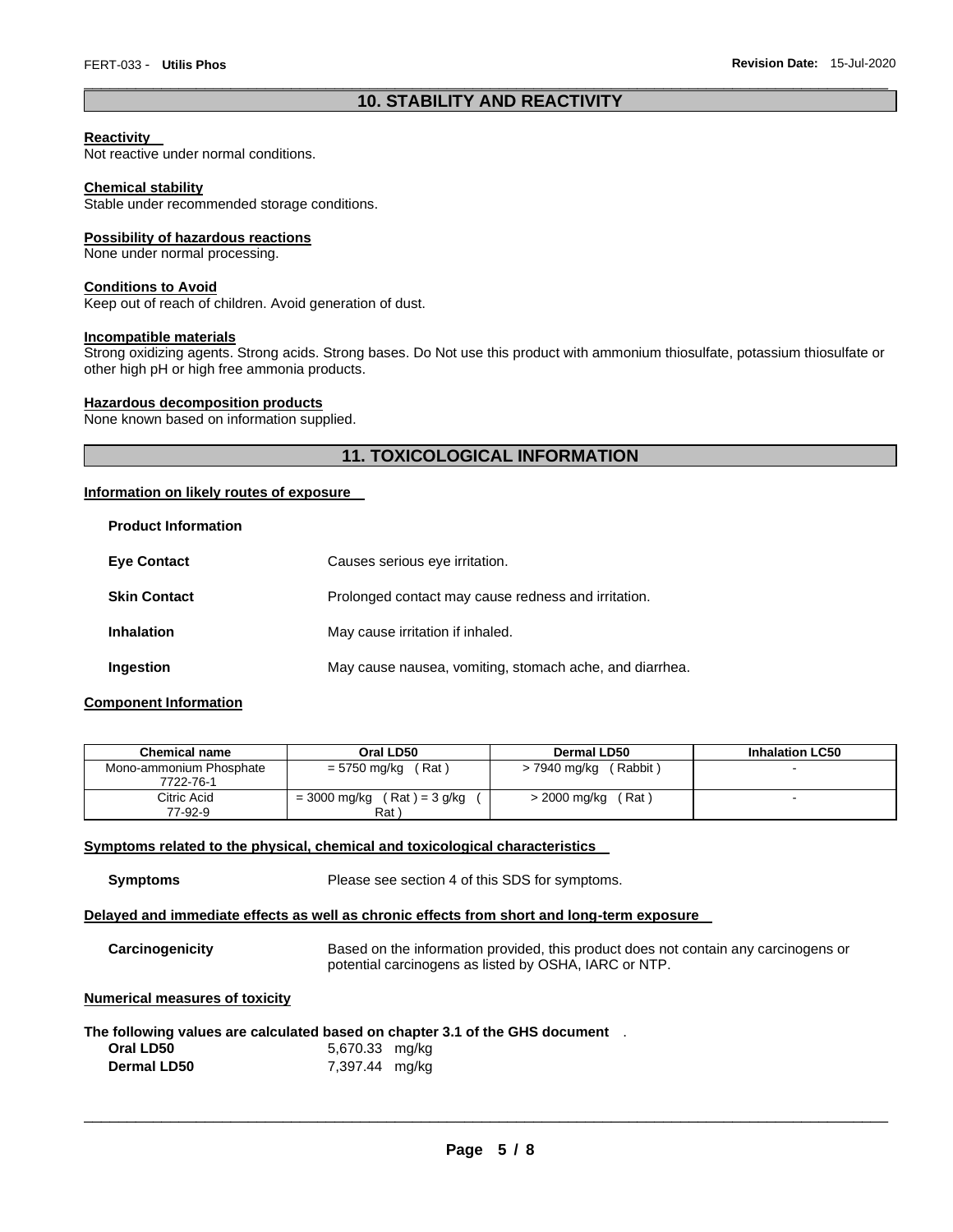# \_\_\_\_\_\_\_\_\_\_\_\_\_\_\_\_\_\_\_\_\_\_\_\_\_\_\_\_\_\_\_\_\_\_\_\_\_\_\_\_\_\_\_\_\_\_\_\_\_\_\_\_\_\_\_\_\_\_\_\_\_\_\_\_\_\_\_\_\_\_\_\_\_\_\_\_\_\_\_\_\_\_\_\_\_\_\_\_\_\_\_\_\_ **12. ECOLOGICAL INFORMATION**

# **Ecotoxicity**

Harmful to aquatic life with long lasting effects.

### **Component Information**

| <b>Chemical name</b>    | Algae/aguatic plants | Fish                           | Crustacea                    |
|-------------------------|----------------------|--------------------------------|------------------------------|
| Mono-ammonium Phosphate |                      | 85.9: 96 h Oncorhynchus mykiss |                              |
| 7722-76-1               |                      | mg/L LC50 static               |                              |
| Citric Acid             |                      | 1516: 96 h Lepomis macrochirus | 120: 72 h Daphnia magna mg/L |
| 77-92-9                 |                      | mg/L LC50                      | EC50                         |

# **Persistence/Degradability**

Not determined.

### **Bioaccumulation**

There is no data for this product.

# **Mobility**

| <b>Chemical name</b> | coefficient<br>.<br>Dari<br>rtition<br>а |
|----------------------|------------------------------------------|
| Citric Acid          | 70<br>- 1                                |
| 7-92-9<br>--         |                                          |

### **Other Adverse Effects**

Not determined

# **13. DISPOSAL CONSIDERATIONS**

# **Waste Treatment Methods**

| <b>Disposal of Wastes</b>         | Disposal should be in accordance with applicable regional, national and local laws and<br>regulations.                         |  |  |  |  |
|-----------------------------------|--------------------------------------------------------------------------------------------------------------------------------|--|--|--|--|
| <b>Contaminated Packaging</b>     | Disposal should be in accordance with applicable regional, national and local laws and<br>regulations.                         |  |  |  |  |
| <b>14. TRANSPORT INFORMATION</b>  |                                                                                                                                |  |  |  |  |
| Note                              | Please see current shipping paper for most up to date shipping information, including<br>exemptions and special circumstances. |  |  |  |  |
| <b>DOT</b>                        | Not regulated                                                                                                                  |  |  |  |  |
| <u>IATA</u>                       | Not regulated                                                                                                                  |  |  |  |  |
| <b>IMDG</b>                       | Not regulated                                                                                                                  |  |  |  |  |
| <b>15. REGULATORY INFORMATION</b> |                                                                                                                                |  |  |  |  |

# **International Inventories**

| <b>Chemical name</b>    | <b>TSCA TSCA Inventory DSL/NDSL EINECS/ELI</b><br><b>Status</b> | NCS | <b>ENCS</b> | <b>IECSC</b> | <b>KECL</b> | <b>PICCS</b> | AICS |
|-------------------------|-----------------------------------------------------------------|-----|-------------|--------------|-------------|--------------|------|
| Mono-ammonium Phosphate | <b>ACTIVE</b>                                                   |     |             |              |             |              |      |
| Citric Acid             | ACTIVE                                                          |     |             |              |             |              |      |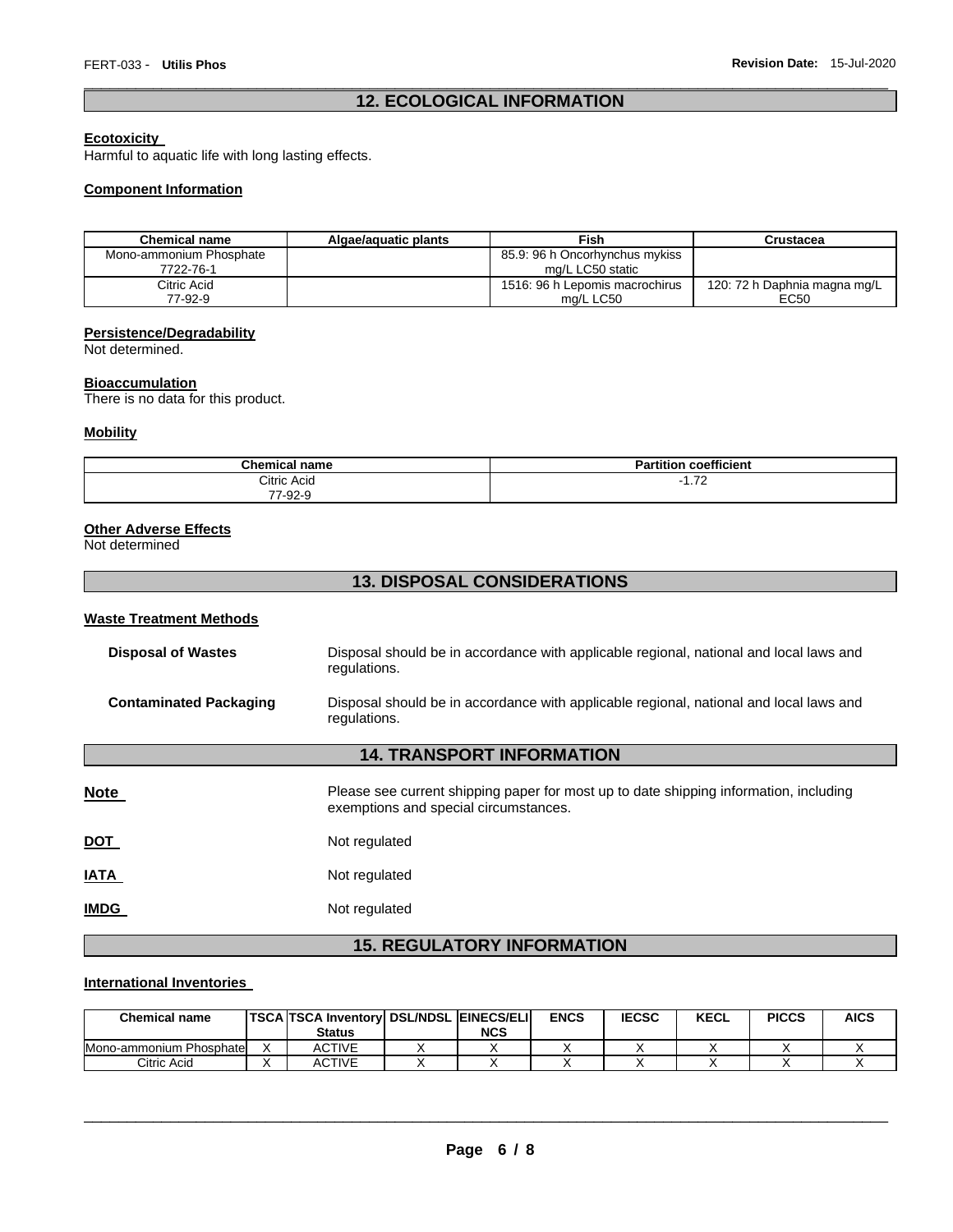# **Legend:**

*TSCA - United States Toxic Substances Control Act Section 8(b) Inventory* 

*DSL/NDSL - Canadian Domestic Substances List/Non-Domestic Substances List* 

*EINECS/ELINCS - European Inventory of Existing Chemical Substances/European List of Notified Chemical Substances* 

- *ENCS - Japan Existing and New Chemical Substances*
- *IECSC - China Inventory of Existing Chemical Substances*
- *KECL - Korean Existing and Evaluated Chemical Substances*
- *PICCS - Philippines Inventory of Chemicals and Chemical Substances*
- *AICS - Australian Inventory of Chemical Substances*

#### **US Federal Regulations**

# **CERCLA**

This material, as supplied, does not contain any substances regulated as hazardous substances under the Comprehensive Environmental Response Compensation and Liability Act (CERCLA) (40 CFR 302) or the Superfund Amendments and Reauthorization Act (SARA) (40 CFR 355).

### **SARA 313**

Section 313 of Title III of the Superfund Amendments and Reauthorization Act of 1986 (SARA). This product contains a chemical or chemicals which are subject to the reporting requirements of the Act and Title 40 of the Code of Federal Regulations, Part 372

\_\_\_\_\_\_\_\_\_\_\_\_\_\_\_\_\_\_\_\_\_\_\_\_\_\_\_\_\_\_\_\_\_\_\_\_\_\_\_\_\_\_\_\_\_\_\_\_\_\_\_\_\_\_\_\_\_\_\_\_\_\_\_\_\_\_\_\_\_\_\_\_\_\_\_\_\_\_\_\_\_\_\_\_\_\_\_\_\_\_\_\_\_

| <b>Chemical name</b>                          | CAS No              | Weight-% | <b>SARA 313 -</b><br><b>Threshold</b><br>Values %<br>"∕∘ |
|-----------------------------------------------|---------------------|----------|----------------------------------------------------------|
| 7722-76-1<br>1 Phosphate - 7<br>Mono-ammonium | $22 - 76 -$<br>7700 | 85-95    | ں.                                                       |

### **CWA (Clean Water Act)**

This product does not contain any substances regulated as pollutants pursuant to the Clean Water Act (40 CFR 122.21 and 40 CFR 122.42)

### **US State Regulations**

### **California Proposition 65**

This product does not contain any Proposition 65 chemicals.

### **U.S. State Right-to-Know Regulations**

This product does not contain any substances regulated under applicable state right-to-know regulations